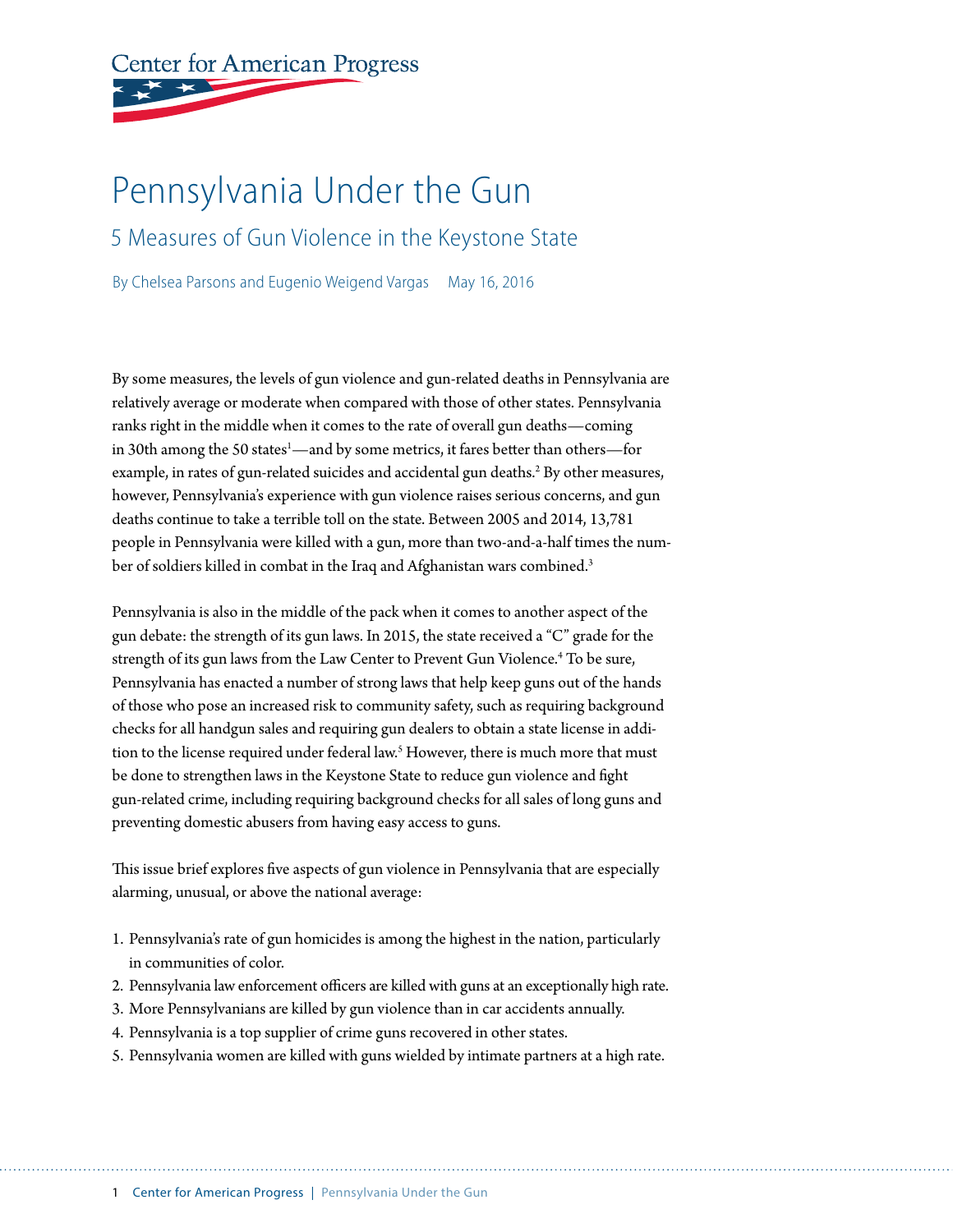There are a number of bills currently before the Pennsylvania General Assembly that are designed to close some of the gaps in the state's gun laws.<sup>6</sup> Many of the policies that these bills advance have broad popular support in the state. According to a 2016 poll, 88 percent of Pennsylvania voters support requiring background checks for all gun buyers.<sup>7</sup> In addition, there are many opportunities for state and local leaders to take non-legislative action to address gun violence in Pennsylvania communities by strengthening the enforcement of current laws, enhancing oversight of the gun industry, improving data collection, and investing in community-based programs to address the underlying causes of violence.<sup>8</sup> In light of the devastating effects of gun violence in many communities across the state, it is urgent that Pennsylvania's leaders take action to address this public health crisis.

# 1. Pennsylvania's rate of gun homicides is among the nation's highest, particularly in communities of color

With an average of 520 gun homicides per year, a person is murdered with a gun in the Keystone State every 17 hours.<sup>9</sup> Using data from 2005 to 2014, Pennsylvania ranks 16th among the states for the highest rate of gun homicides per every 100,000 people. The burden of these murders falls disproportionately on Pennsylvania's communities of color. The gun murder rates for African Americans and Hispanics in the state are staggering, with these communities combined representing close to 79 percent of all gun homicides in Pennsylvania.10 From 2005 to 2014, Pennsylvania ranked fourth in the nation for the rate of gun homicides of African Americans, with a rate that was 55 percent higher than the national average.<sup>11</sup> While African Americans make up close to 12 percent of the state population, they account for more than 69 percent of gun homicide victims in the state.<sup>12</sup>

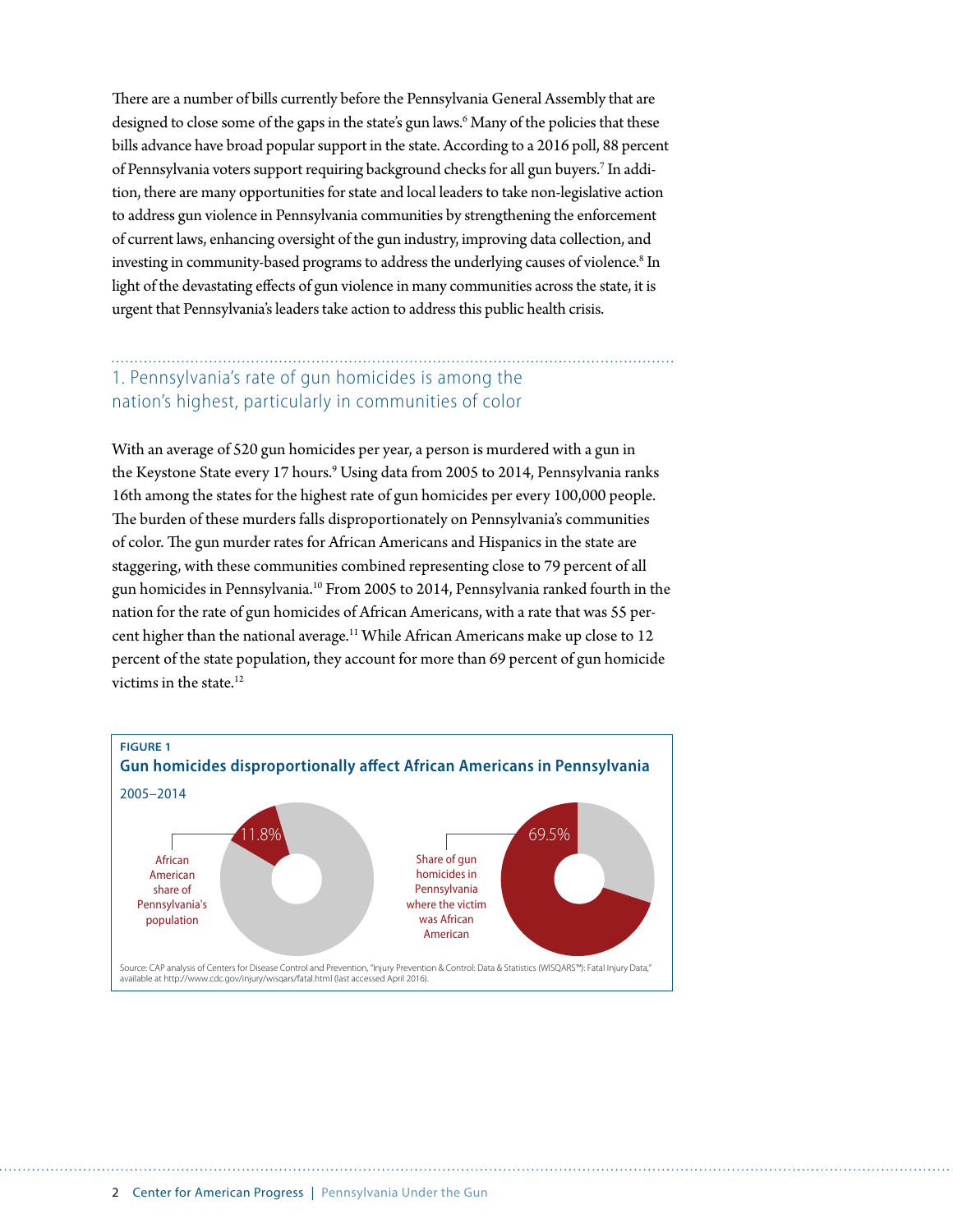The Hispanic community in Pennsylvania also bears the brunt of the state's gun homicides. From 2005 to 2014, Pennsylvania ranked second in the nation for the highest gun homicide rate of Hispanics, second only to Arizona.<sup>13</sup> With a rate of 6.1 deaths per every 100,000 Hispanics, the gun murder rate of Hispanics in the state during this period was 63 percent higher than the national average. $14$ 

### 2. Pennsylvania law enforcement officers are killed with guns at an exceptionally high rate

Police officers across the country face the daily risk of armed confrontation with individuals, especially in states with weak laws that make it easy for people who pose an increased risk to community safety to have access to guns. In recent years, Pennsylvania has experienced a number of high-profile murders of police officers, receiving national attention. In April 2009, three police officers from the Pittsburgh Bureau of Police answering a call regarding a domestic dispute between a mother and son were ambushed. A 22-year-old man wearing a bulletproof vest and armed with a number of guns, including an AK-47 assault rifle, fired on police when they arrived at the scene, killing three officers.<sup>15</sup> In January 2016, a man ambushed a Philadelphia police officer sitting in a patrol car, shooting the officer three times before being apprehended.<sup>16</sup>

Data from the FBI reveals that police officers in Pennsylvania face a heightened risk of being shot in the line of duty. According to the FBI, from 2005 to 2014, the state ranked 18th in terms of police officers killed with a firearm, with a rate of 0.182 officers fatally shot per every 1 million people. The state ranked fifth for the rate of police officers assaulted with a firearm.<sup>17</sup> A police officer is fatally shot in Pennsylvania every six months, while an assault with a firearm against a police officer occurs approximately every two days.<sup>18</sup>

A recurring theme in these murders and gun assaults on police officers in Pennsylvania is the use of long guns—primarily high-powered assault rifles—in attacks. Forty-three percent of officers fatally shot in Pennsylvania from 2005 to 2014 were killed with long guns.19 This is notable when compared with national figures: During the same time period, 27 percent of officers fatally shot nationwide were killed with long guns.<sup>20</sup> The danger that long guns pose to officers has been demonstrated amply in Pennsylvania. In addition to the murders of the Pittsburgh police officers discussed above, which involved the use of an AK-47, a 31-year-old man used an assault rifle to ambush and fatally shoot a Pennsylvania state trooper and seriously injure another as they exited the Blooming Grove barracks in September 2014.<sup>21</sup> Additionally, in 2011, Deputy Sheriff Kyle David Pagerly, 22, from the Berks County Sheriff 's Office was murdered with an AK-47 rifle while serving a warrant.<sup>22</sup> More recently, in November 2015, police officer Lloyd E. Reed Jr., 54, from the St. Clair Township Police Department was fatally shot with a 0.270 caliber rifle while responding to a domestic disturbance call.<sup>23</sup>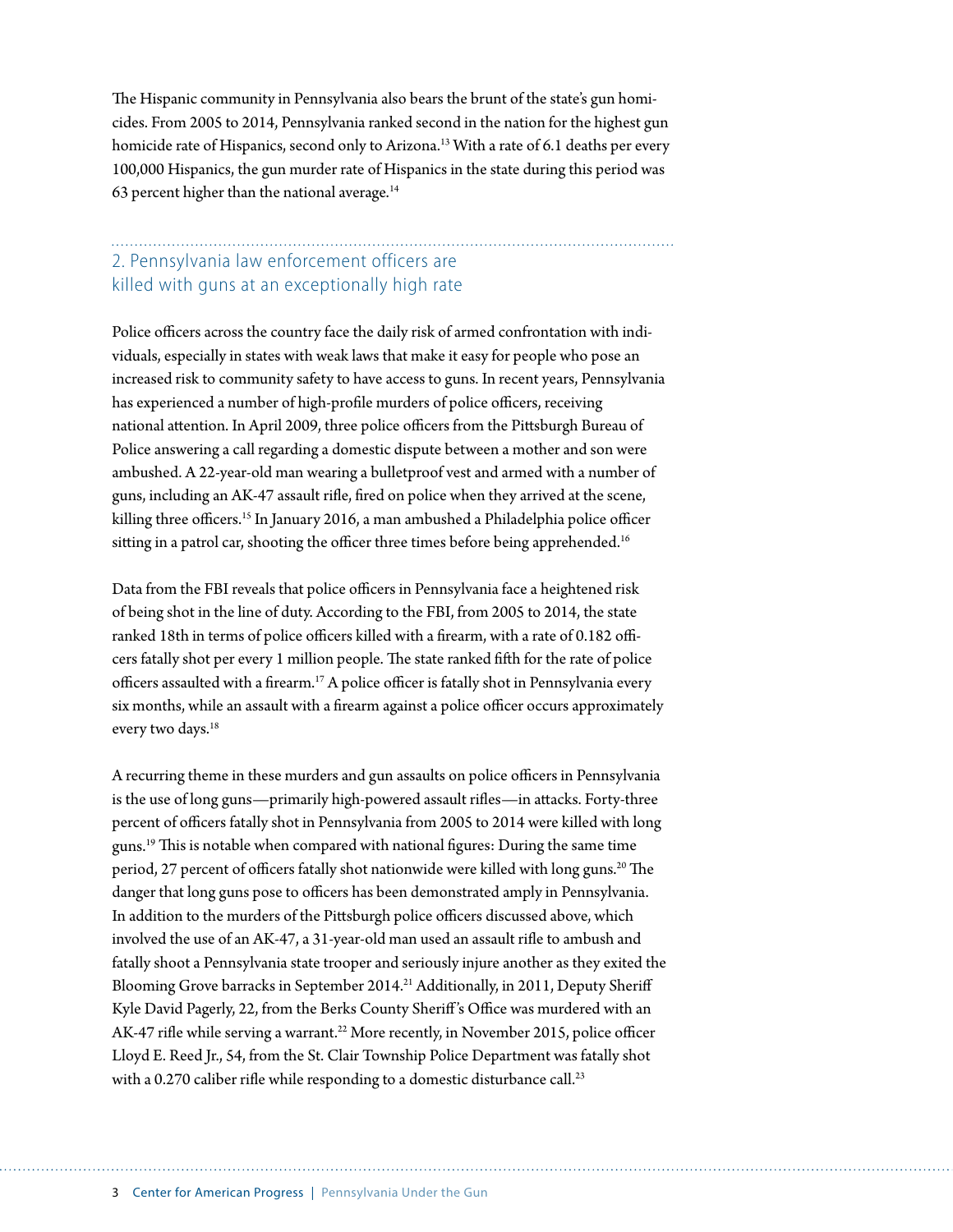

## 3. More Pennsylvanians are killed by gun violence than in car accidents annually

For decades, Americans have been more likely to be killed in car accidents than by gunfire. Policymakers, elected officials, and the automobile industry responded to the tens of thousands of car accident deaths on the nation's roadways by taking a comprehensive approach to address the issue, which included collecting and analyzing data on car accidents, enhancing safety features in the design of cars, improving technology, and enacting laws to improve driver and road safety.24 This check-all-the-boxes approach worked: In 1999, there were 40,965 car accident deaths nationwide, but by 2014, the number had dropped to 33,736, an 18 percent reduction.<sup>25</sup> Car accident deaths in Pennsylvania followed a similar trend: From 1999 to 2014, car accident deaths in the state declined 20 percent.<sup>26</sup>

This comprehensive approach to reducing car accident deaths stands in stark contrast to the approach taken to address gun violence in this country. The gun lobby has effectively blocked all public health research into gun deaths through restrictive amendments to annual appropriations bills for the Centers for Disease Control and Prevention and the National Institutes of Health.<sup>27</sup> Efforts to enact a comprehensive approach to reduce gun-related deaths have met with staunch resistance from the National Rifle Association and others in the gun lobby and have failed to make much headway at the national or state level in many states.

Consequently, gun-related deaths in the United States rose from 28,874 in 1999 to 33,599 in 2014, a 16 percent increase.<sup>28</sup> The disparate approach taken to address these two causes of preventable death has also led to the gap between the two closing: The number of vehicle-related deaths was 42 percent higher than gun-related deaths during 1999; by 2014, the difference had decreased to just 0.4 percent.<sup>29</sup> A number of studies have projected that the two lines—vehicle-related deaths and gun-related deaths—crossed in 2015, with gun deaths now outpacing car accident deaths in the United States.<sup>30</sup>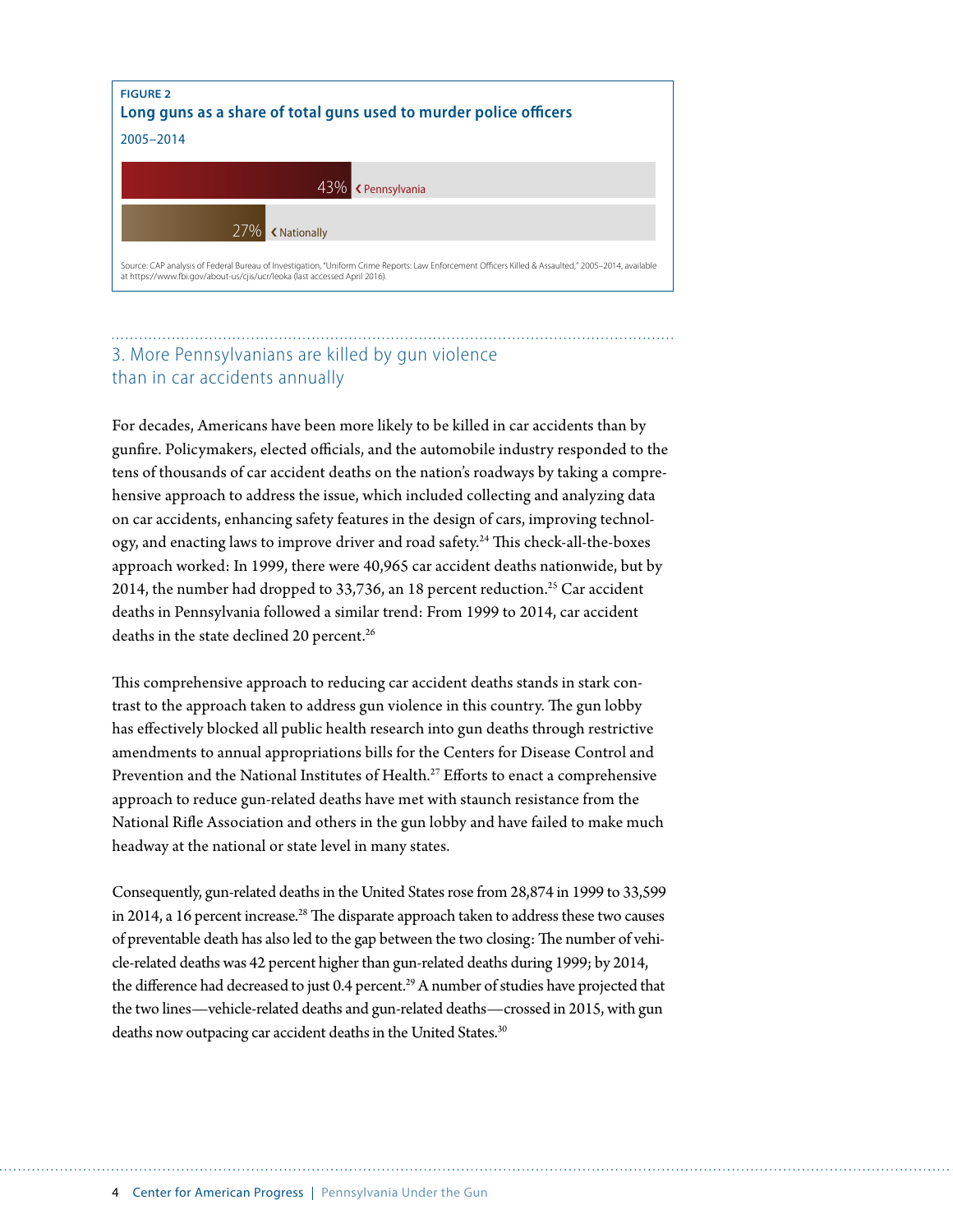Pennsylvania is one of the 21 states where gun deaths already have surpassed car accident deaths.31 While the number of car accident deaths in Pennsylvania was 29 percent higher than that of gun-related deaths in 1999, by 2014, the number of people killed in car accidents in Pennsylvania was 12 percent lower than the number of people killed by guns.32 While Pennsylvania continues to reduce car deaths, reaching the lowest numbers of such deaths since 1928,33 the number of gun deaths nonetheless has crept up since 1999. If these trends continue, the number of car accident deaths in the state will be 21 percent lower than that of gun deaths by 2019.34



#### 4. Pennsylvania is a top supplier of crime guns recovered in other states

When police officers recover a gun in connection with a crime, an early question often asked by investigators is: Where did it come from and how did the perpetrator obtain it? To begin to answer these questions, local law enforcement can request that the Bureau of Alcohol, Tobacco, Firearms and Explosives, or ATF, trace the gun to learn where it was first sold at retail. Information on a gun's origins often provides a valuable lead to local law enforcement in its crime investigation. However, a series of restrictive policy riders attached to ATF's annual budget drastically limit how much of this trace data about crime guns the agency can release to the public.<sup>35</sup> The agency does, however, publish an annual report that gives a general overview of where guns recovered in crimes were originally purchased at retail, broken out by state. This information demonstrates that guns do not respect state borders and frequently move across state lines before being used in the commission of a crime. According to ATF data, from 2012 to 2014, 29 percent of guns recovered in crimes and traced were originally purchased in another state.<sup>36</sup>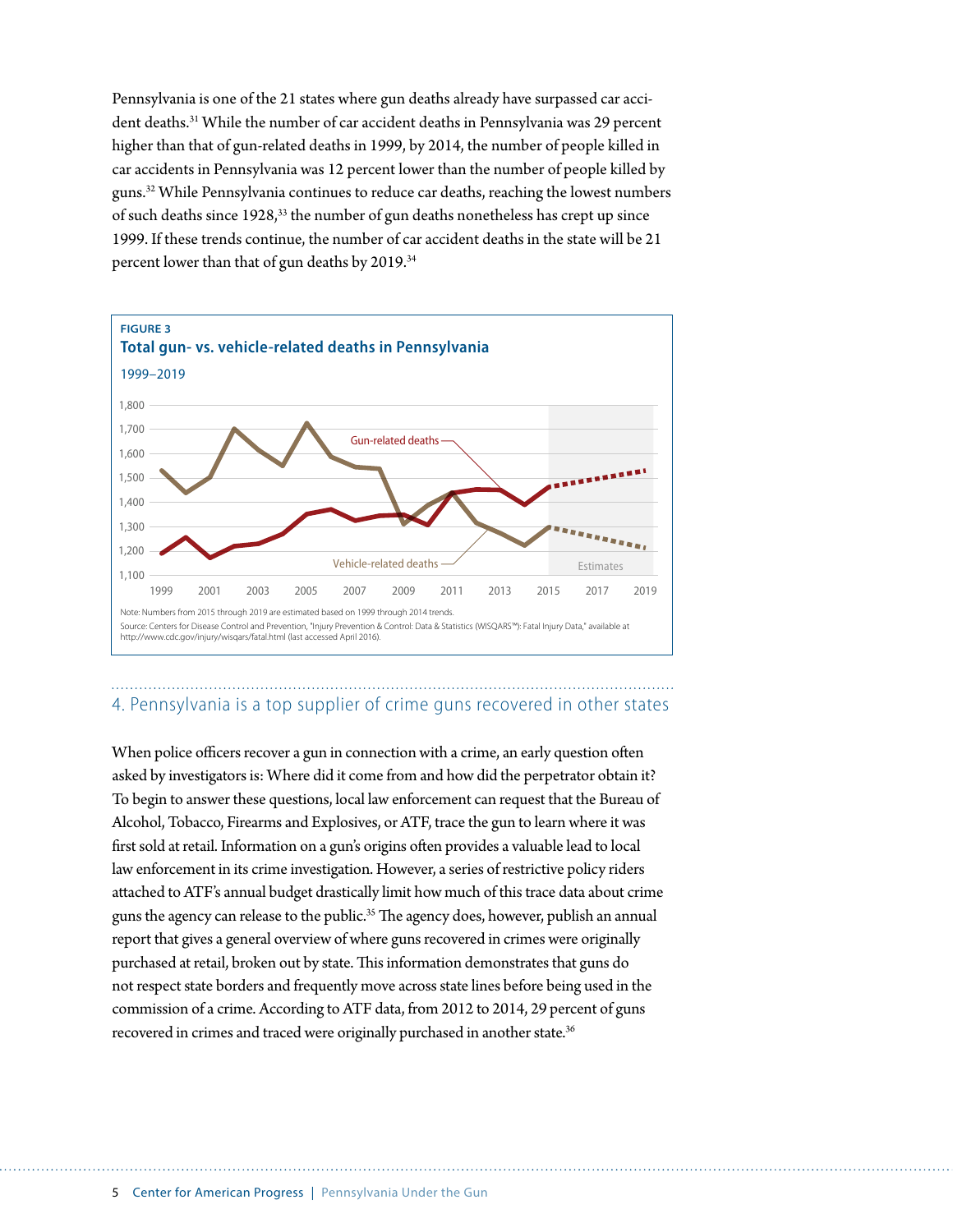Moreover, the ATF data show that states are not equal exporters of crime guns. A study by Mayors Against Illegal Guns analyzing ATF trace data found that in 2009, 10 states supplied almost half of the crime guns that had crossed state lines.<sup>37</sup> Pennsylvania—in part due to its proximity to Interstate 95, a popular corridor for gun trafficking, and to its relatively weak gun laws compared with other states in the region—is one of the top source states for guns that cross state lines and are used in the commission of a crime. From 2012 to 2014, Pennsylvania ranked eighth for highest number of guns exported to other states and recovered in crimes, with a total of  $5,844$  such guns.<sup>38</sup> The majority of these guns ended up being used in crimes in neighboring states that have substantially stronger gun laws than Pennsylvania—specifically, New York and New Jersey.<sup>39</sup> This year, the Brooklyn District Attorney's Office brought charges against a number of individuals for illegally trafficking guns to New York City that were purchased from Pennsylvania and Georgia gun dealers.<sup>40</sup>



#### 5. Pennsylvania women are killed with guns wielded by intimate partners at a high rate

There is a strong and growing body of research demonstrating that access to guns in homes with a history of domestic violence drastically increases risks to women. Nationally, women are 500 percent more likely to be killed by an intimate partner in households with a history of domestic violence when a gun is present in the home.<sup>41</sup> From 2005 to 2014, 34 percent of women murdered in the United States were killed by an intimate partner; 55 percent of those murders were committed with a firearm.<sup>42</sup>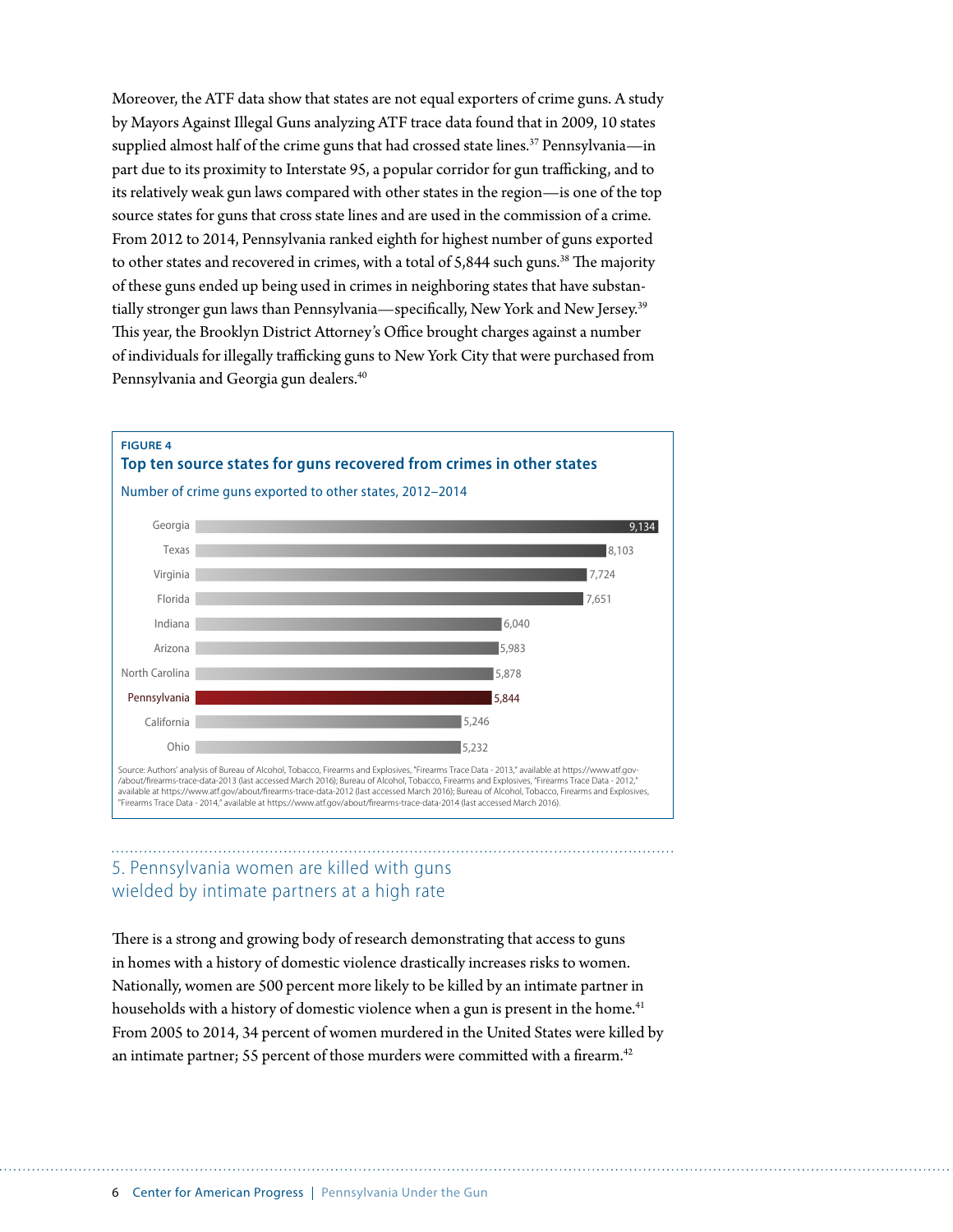Women in such circumstances are at acute risk in Pennsylvania. From 2005 to 2014, 463 women in the state were murdered by their intimate partners. The gun murder rate of women by intimate partners during this period in Pennsylvania was a full 8 percent higher than the national average, and 56 percent of these murders were committed with a gun.43 More recent data illustrate that there were 113 domestic-violence-related murders in 2015; in 53 percent of these murders, the victims—the vast majority of them women—were fatally shot.<sup>44</sup>



The tragic and often deadly result of the combination of domestic violence and guns in the home has brought into sharp relief a number of murders in Pennsylvania. In May 2015, a 25-year-old Perry County man shot and critically wounded his estranged wife and fatally shot her friend before committing suicide.<sup>45</sup> In December 2014, a 35-year-old former Marine went on a killing spree in the small southeastern Pennsylvania town of Pennsburg following a custody dispute with his ex-wife, Nicole Hill Stone. In addition to the fatal shooting of his ex-wife, three others also were shot and killed, including a 14-year-old girl. The shooter later committed suicide.<sup>46</sup>

#### Conclusion

In Pennsylvania, a person is killed with a gun every six hours.

Gun violence in Pennsylvania is an urgent public health issue that demands attention from the state's leadership. There is so much more that elected leaders in Pennsylvania can do to enact strong laws and policies that help save lives and keep guns out of the hands of people who pose an increased risk to community safety.

*Chelsea Parsons is the Vice President of Guns and Crime Policy at the Center for American Progress. Eugenio Weigend Vargas is the Senior Policy Analyst for the Guns and Crime Policy team at the Center.*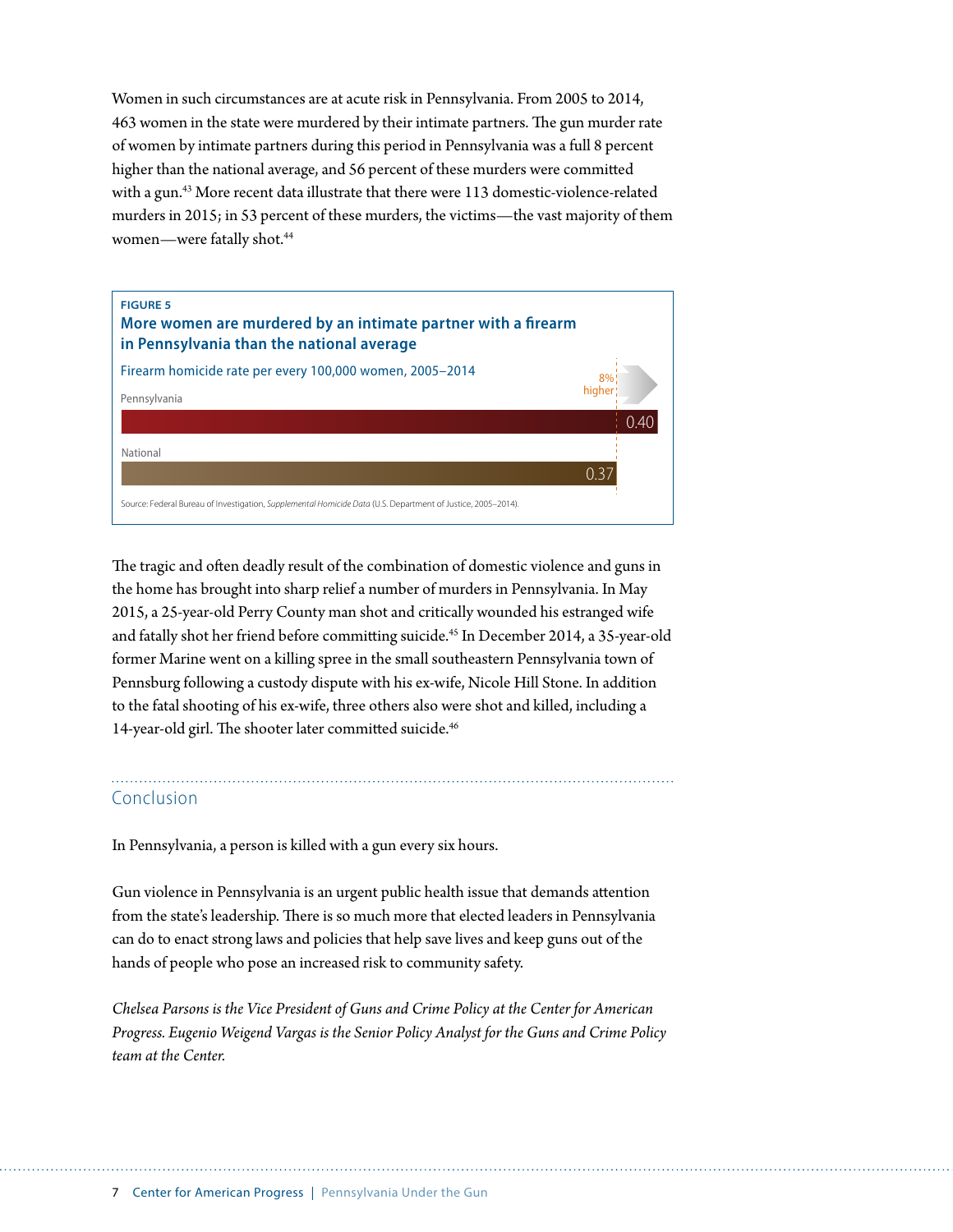#### Endnotes

- 1 Center for American Progress analysis of Centers for Disease Control and Prevention, "Injury Prevention & Control: Data & Statistics (WISQARS): Fatal Injury Data," available at [http://www.](http://www.cdc.gov/injury/wisqars/fatal.html) [cdc.gov/injury/wisqars/fatal.html](http://www.cdc.gov/injury/wisqars/fatal.html) (last accessed April 2016).
- 2 Ibid.
- 3 Ibid.; U.S. Department of Defense, *U.S. Casualty Status* (2015), available at <http://www.defense.gov/casualty.pdf>. This number was calculated using the number of deaths from the start of the wars to April 25, 2016.
- 4 Law Center to Prevent Gun Violence, "2015 Gun Law State Scorecard," available at<http://gunlawscorecard.org/>(last accessed April 2016).
- 5 Law Center to Prevent Gun Violence, "Pennsylvania State Law Summary," available at [http://smartgunlaws.org/](http://smartgunlaws.org/pennsylvania-state-law-summary/) [pennsylvania-state-law-summary/](http://smartgunlaws.org/pennsylvania-state-law-summary/) (last accessed April 2016).
- 6 See, for example, CeaseFirePA, "Issue: Background Checks," available at [http://www.ceasefirepa.org/issue-action-cen](http://www.ceasefirepa.org/issue-action-center/pa-background-checks/)[ter/pa-background-checks/](http://www.ceasefirepa.org/issue-action-center/pa-background-checks/) (last accessed May 2016).
- 7 Center for Opinion Research, "January 2016 Franklin & Marshall College Poll: Summary of Findings" (2016), available at [http://www.fandm.edu/uploads/](http://www.fandm.edu/uploads/files/401064709520750892-january-2016-franklin-marshall-college-poll.pdf) [files/401064709520750892-january-2016-franklin-marshall](http://www.fandm.edu/uploads/files/401064709520750892-january-2016-franklin-marshall-college-poll.pdf)[college-poll.pdf](http://www.fandm.edu/uploads/files/401064709520750892-january-2016-franklin-marshall-college-poll.pdf).
- 8 Chelsea Parsons, Arkadi Gerney, and Tim Daly, "Framework for Action" (Washington: Center for American Progress, 2015), available at [https://www.americanprogress.org/issues/guns](https://www.americanprogress.org/issues/guns-crime/report/2015/12/15/127399/framework-for-action/)[crime/report/2015/12/15/127399/framework-for-action/.](https://www.americanprogress.org/issues/guns-crime/report/2015/12/15/127399/framework-for-action/)
- 9 CAP analysis of Centers for Disease Control and Prevention, "Injury Prevention & Control: Data & Statistics (WISQARS): Fatal Injury Data." The annual average of gun homicides includes data from 2005 to 2014.
- 10 Ibid.
- 11 Ibid.
- 12 Ibid.
- 13 Ibid.
- 14 Ibid.
- 15 Liz Robbins and Sean D. Hamill, "Gunman Kills 3 Police Officers in Pittsburgh," *The New York Times*, April 4, 2009, available at [http://www.nytimes.com/2009/04/05/](http://www.nytimes.com/2009/04/05/us/05pittsburgh.html?_r=0) us/05pittsburgh.html? $r=0$ .
- 16 Ray Sanchez, Jason Hanna, and Shimon Prokupecz, "Police: Suspect in officer's shooting claims allegiance to ISIS," CNN, January 8, 2016, available at [http://www.cnn.](http://www.cnn.com/2016/01/08/us/philadelphia-police-officer-shot/) [com/2016/01/08/us/philadelphia-police-officer-shot/.](http://www.cnn.com/2016/01/08/us/philadelphia-police-officer-shot/)
- 17 CAP analysis of Federal Bureau of Investigation, "Uniform Crime Reports: Law Enforcement Officers Killed & Assaulted," available at<https://www.fbi.gov/about-us/cjis/ucr/leoka> (last accessed April 2016).
- 18 Ibid.
- 19 Ibid.
- 20 Ibid.
- 21 Amanda Holpuch and agencies, "Pennsylvania 'survivalist' suspect Erin Frein captured after week on run," *The Guardian*, October 31, 2014, available at [http://www.theguardian.](http://www.theguardian.com/us-news/2014/oct/30/pennsylvania-survivalist-suspect-six-weeks) [com/us-news/2014/oct/30/pennsylvania-survivalist-sus](http://www.theguardian.com/us-news/2014/oct/30/pennsylvania-survivalist-suspect-six-weeks)[pect-six-weeks](http://www.theguardian.com/us-news/2014/oct/30/pennsylvania-survivalist-suspect-six-weeks); Kathy Matheson, "Police say rifle carried by ambush suspect found," AOL, September 21, 2014, available at [http://www.aol.com/article/2014/09/21/police-say-rifle](http://www.aol.com/article/2014/09/21/police-say-rifle-carried-by-ambush-suspect-found/20965509/)[carried-by-ambush-suspect-found/20965509/.](http://www.aol.com/article/2014/09/21/police-say-rifle-carried-by-ambush-suspect-found/20965509/)
- 22 CAP analysis of Officer Down Memorial Page, "Find a Fallen Officer," available at [https://www.odmp.org/search?name=](https://www.odmp.org/search?name=&agency=&state=&from=2016&to=2016&cause=Gunfire&filter=nok9) [&agency=&state=&from=2016&to=2016&cause=Gunfire&fi](https://www.odmp.org/search?name=&agency=&state=&from=2016&to=2016&cause=Gunfire&filter=nok9) [lter=nok9](https://www.odmp.org/search?name=&agency=&state=&from=2016&to=2016&cause=Gunfire&filter=nok9) (last accessed April 2016); Officer Down Memorial Page, "ODMP Remembers… Deputy Sheriff Kyle David Pagerly," available at [https://www.odmp.org/officer/20884](https://www.odmp.org/officer/20884-deputy-sheriff-kyle-david-pagerly) [deputy-sheriff-kyle-david-pagerly](https://www.odmp.org/officer/20884-deputy-sheriff-kyle-david-pagerly) (last accessed May 2016).
- 23 Officer Down Memorial Page, "ODMP Remembers… Police Officer Lloyd E. Reed, Jr.," available at [https://www.odmp.](https://www.odmp.org/officer/22671-police-officer-lloyd-e-reed-jr) [org/officer/22671-police-officer-lloyd-e-reed-jr](https://www.odmp.org/officer/22671-police-officer-lloyd-e-reed-jr) (last accessed May 2016).
- 24 *The Economist*, "Bangers v bullets," January 10, 2015, available at [http://www.economist.com/news/united](http://www.economist.com/news/united-states/21638140-gun-now-more-likely-kill-you-car-bangers-v-bullets)[states/21638140-gun-now-more-likely-kill-you-car](http://www.economist.com/news/united-states/21638140-gun-now-more-likely-kill-you-car-bangers-v-bullets)[bangers-v-bullets.](http://www.economist.com/news/united-states/21638140-gun-now-more-likely-kill-you-car-bangers-v-bullets)
- 25 CAP analysis of Centers for Disease Control and Prevention, "Injury Prevention & Control: Data & Statistics (WISQARS): Fatal Injury Data."
- 26 Ibid.

- 27 Center for American Progress, "Removing Barriers and Reinvesting in Public Health Research on Gun Violence" (2016), available at [https://cdn.americanprogress.org/wp-content/](https://cdn.americanprogress.org/wp-content/uploads/2016/03/09090359/CDC-factsheet.pdf) [uploads/2016/03/09090359/CDC-factsheet.pdf](https://cdn.americanprogress.org/wp-content/uploads/2016/03/09090359/CDC-factsheet.pdf); Everytown for Gun Safety, "The Congressional Ban on Gun Violence Prevention Research," December 13, 2015, available at [https://everytownresearch.org/the-congressional-ban-on](https://everytownresearch.org/the-congressional-ban-on-gun-violence-prevention-research/)[gun-violence-prevention-research/.](https://everytownresearch.org/the-congressional-ban-on-gun-violence-prevention-research/)
- 28 CAP analysis of Centers for Disease Control and Prevention, "Injury Prevention & Control: Data & Statistics (WISQARS): Fatal Injury Data."
- 29 Ibid.
- 30 Chris Christoff and Ilan Kolet, "American Gun Deaths to Exceed Traffic Fatalities by 2015," Bloomberg Business, December 19, 2012, available at [http://www.bloomberg.](http://www.bloomberg.com/news/articles/2012-12-19/american-gun-deaths-to-exceed-traffic-fatalities-by-2015) [com/news/articles/2012-12-19/american-gun-deaths-to](http://www.bloomberg.com/news/articles/2012-12-19/american-gun-deaths-to-exceed-traffic-fatalities-by-2015)[exceed-traffic-fatalities-by-2015](http://www.bloomberg.com/news/articles/2012-12-19/american-gun-deaths-to-exceed-traffic-fatalities-by-2015); Chelsea Parsons and Anne Johnson, "Young Guns: How Gun Violence is Devastating the Millennial Generation" (Washington: Center for American Progress and Generation Progress, 2014), available at [https://www.americanprogress.org/issues/guns-crime/](https://www.americanprogress.org/issues/guns-crime/report/2014/02/21/84491/youngguns-how-gun-violence-is-devastating-the-millennial-generation) [report/2014/02/21/84491/youngguns-how-gun-violence-is](https://www.americanprogress.org/issues/guns-crime/report/2014/02/21/84491/youngguns-how-gun-violence-is-devastating-the-millennial-generation)[devastating-the-millennial-generation.](https://www.americanprogress.org/issues/guns-crime/report/2014/02/21/84491/youngguns-how-gun-violence-is-devastating-the-millennial-generation) Because of the time lag on data provided by the Centers for Disease Control and Prevention on violent deaths, data for 2015 are based on a projection.
- 31 Violence Policy Center, "Gun Deaths Outpace Motor Vehicle Deaths in 21 States and the District of Columbia in 2014" (2016), available at [http://www.vpc.org/studies/gunsvs](http://www.vpc.org/studies/gunsvscars16.pdf)[cars16.pdf](http://www.vpc.org/studies/gunsvscars16.pdf).
- 32 CAP analysis of Centers for Disease Control and Prevention, ""Injury Prevention & Control: Data & Statistics (WISQARS): Fatal Injury Data." This estimation may differ slightly from the estimations of the Violence Policy Center because certain categories of pedestrians and pedal cyclists are included in that analysis.
- 33 Jon Schmitz, "Traffic deaths in Pennsylvania reach record low since 1928," *Pittsburgh Post-Gazette*, April 9, 2015, available at [http://www.post-gazette.com/news/transporta](http://www.post-gazette.com/news/transportation/2015/04/08/Traffic-deaths-in-Pennsylvania-reach-all-time-low-crashes-accidents/stories/201504080172)[tion/2015/04/08/Traffic-deaths-in-Pennsylvania-reach-all](http://www.post-gazette.com/news/transportation/2015/04/08/Traffic-deaths-in-Pennsylvania-reach-all-time-low-crashes-accidents/stories/201504080172)[time-low-crashes-accidents/stories/201504080172.](http://www.post-gazette.com/news/transportation/2015/04/08/Traffic-deaths-in-Pennsylvania-reach-all-time-low-crashes-accidents/stories/201504080172)
- 34 CAP analysis of Centers for Disease Control and Prevention, "Injury Prevention & Control: Data & Statistics (WISQARS): Fatal Injury Data."
- 35 Winnie Stachelberg, Arkadi Gerney, and Chelsea Parsons, "Blindfolded, and with One Hand Tied Behind the Back" (Washington: Center for American Progress, 2013), available at [https://www.americanprogress.org/issues/civil-liberties/](https://www.americanprogress.org/issues/civil-liberties/report/2013/03/19/56928/blindfolded-and-with-one-hand-tied-behind-the-back/) [report/2013/03/19/56928/blindfolded-and-with-one-hand](https://www.americanprogress.org/issues/civil-liberties/report/2013/03/19/56928/blindfolded-and-with-one-hand-tied-behind-the-back/)[tied-behind-the-back/](https://www.americanprogress.org/issues/civil-liberties/report/2013/03/19/56928/blindfolded-and-with-one-hand-tied-behind-the-back/).